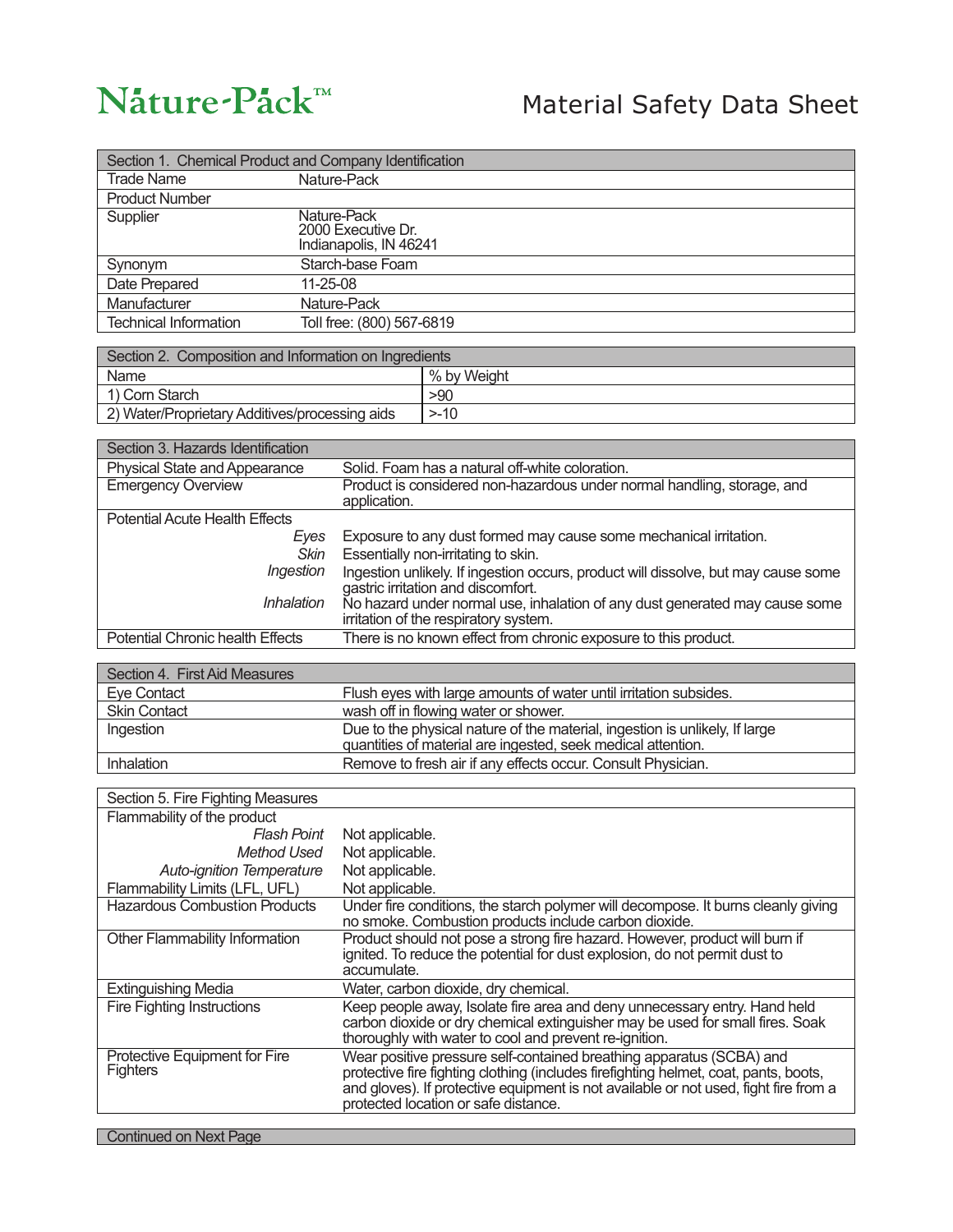Nature-Pack™ Foam Sheet Page: 2/3

| Section 6. Accidental Release Measures |                          |
|----------------------------------------|--------------------------|
| <b>Protect People</b>                  | No precautions necessary |
| <b>Protect the Environment</b>         | No precautions necessary |
| Cleanup                                | No precautions necessary |

| Section 7. Handling and Storage |                                                                                                 |
|---------------------------------|-------------------------------------------------------------------------------------------------|
| Handling                        | Good housekeeping and controlling of dusts are necessary for safe handling of<br>product.       |
| Storage                         | Store in a cool, dry area away from moisture, excessive heat and sources of<br><i>ignition.</i> |

| Section 8. Exposure Controls/Personal Protection |                                                                                                                                                                                     |
|--------------------------------------------------|-------------------------------------------------------------------------------------------------------------------------------------------------------------------------------------|
| <b>Engineering Controls</b>                      | Good general ventilation should be sufficient for most conditions. Local exhaust ventilation may be necessary for some operations.                                                  |
| <b>Personal Protective Equipment</b>             |                                                                                                                                                                                     |
| Eye/Face Protection                              | Safety glasses.                                                                                                                                                                     |
| <b>Skin Protection</b>                           | No precautions should be necessary other than clean clothing covering body.                                                                                                         |
| <b>Respiratory Protection</b>                    | No respiratory protection should be needed. If over-exposure to dust by<br>inhalation is anticipated, appropriate NIOSH/MSHA approved respiratory<br>protection should be provided. |
| Exposure Guideline(s)                            | None established.                                                                                                                                                                   |

| Section 9. Physical and Chemical Properties |                                                                                         |
|---------------------------------------------|-----------------------------------------------------------------------------------------|
| Physical State and Appearance               | Natural off-white color, foamed sheet material                                          |
| Odor                                        | None to mild starch odor.                                                               |
| Vapor Pressure                              | Not applicable.                                                                         |
| <b>Vapor Density</b>                        | Not applicable.                                                                         |
| <b>Boiling Point</b>                        | Not applicable.                                                                         |
| Solubility in Water                         | Water soluble, readily biodegradable and assimilated by soil microorganisms as<br>food. |
| <b>Specific Gravity</b>                     |                                                                                         |
| <b>Bulk Density</b>                         |                                                                                         |
| <b>Particle Size</b>                        | Not applicable.                                                                         |
| Molecular Weight                            |                                                                                         |

| Section 10. Stability and Reactivity       |                                                                                                |
|--------------------------------------------|------------------------------------------------------------------------------------------------|
| <b>Chemical Stability</b>                  | Stable under recommended storage conditions. See Section 7. Handling and<br>Storage.           |
| Conditions to Avoid                        | Avoid temperatures above 220 degrees C. Product can decompose at or above<br>this temperature. |
| Incompatibility with Other<br>Materials    | Avoid contact with oxidizing agents.                                                           |
| Hazardous Decomposition<br><b>Products</b> | Hazardous Polymerization                                                                       |
| Hazardous Polymerization                   | Hazardous Polymerization                                                                       |

| Section 11. Toxicological Information |                                    |
|---------------------------------------|------------------------------------|
| Acute Toxicity/Target Organ           |                                    |
| Information                           | No data available for the product. |
| Mutagenecity                          | No relevant information found.     |

| Section 12. Ecological Information   |                                                                                                                                     |
|--------------------------------------|-------------------------------------------------------------------------------------------------------------------------------------|
| Eco-toxicity                         | Non-toxic in the environment.                                                                                                       |
| Biodegradable                        | Material will completely and effectively biodegrade in the environment.                                                             |
| Special Remarks on<br>Biodegredation | Material is safely and readily assimilated by soil microorganisms, wherein it functions as an energy source for the microorganisms. |

**Continued on Next Page**